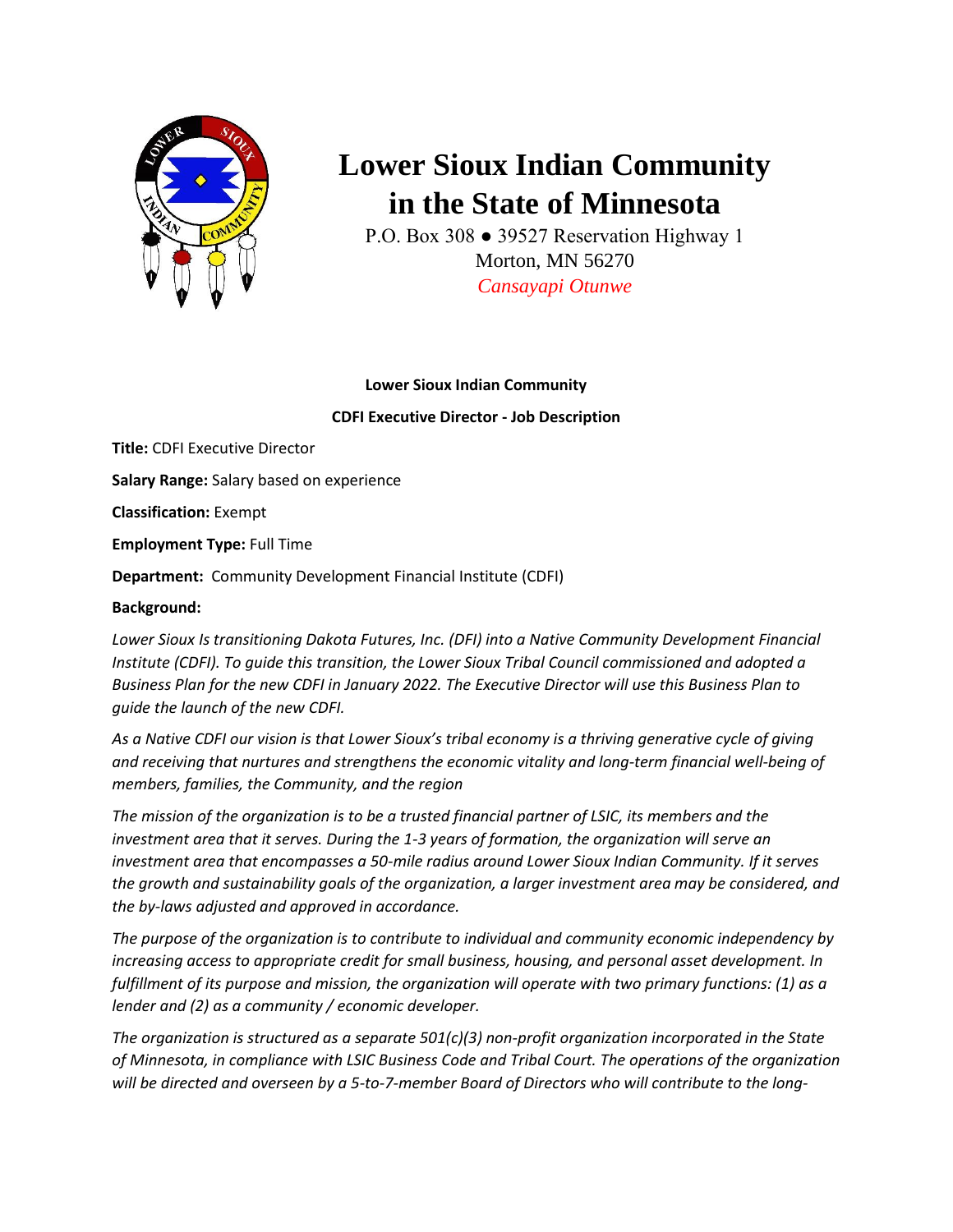*term success and growth of the organization. Board Members will be identified according to a board matrix to ensure that the development and operational skills needs of the organization are met.* 

*The non-profit corporation will develop lending, fiscal management, and personnel policies to meet the requirements of certification as a Community Development Financial Institution (CDFI) from the US Treasury. At the time of incorporation, the organization will also establish itself via its articles of incorporation to act in the capacity of a Community Development Corporation (CDC.)* 

## **CDFI Executive Director Duties and Responsibilities**

- This is an all new position for and at Lower Sioux. The CDFI Executive Director serves as chief administrative/executive officer of the CDFI for the Board of Directors, overseeing all day-to-day administration and management of operations, as well as the long-range strategy and program development for the growth. This position:
- Directs development and certification of the CDFI, including staffing and capitalization of the organization, the development of mortgage-loan and other loan products, and the development of a CDFI homeownership counseling program.
- Implements the mission and primary goals of the organization on behalf of and in cooperation with the Board of Directors.
- Represents the corporation in accordance with the policies and goals of the organization in matters that affect homeownership, community organization, entrepreneurship, economic development, and LSIC Nation-related programs and projects affecting the CDFI.
- Serves as the executive director of the CDFI, overseeing all day-to-day administration and routine work of the CDFI.
- Recommends policies and projects to the Board of Directors
- Negotiates contracts on behalf of the CDFI in accordance with CDFI policies and guidelines.
- Directs the work of the full- and part-time employees of the CDFI and evaluates their performance and recommends personnel actions to the Board of Directors
- Recommends the establishment, abolishment and/or reclassification of staff positions.
- Develops recommendations for long-term CDFI strategic plan through and with the Board of **Directors**
- Serves as the chief spokesperson for the CDFI for media and other forums.
- Coordinates CDFI newsletter, direct mail, and e-mail that will provide communication with clients, donors and support network.
- Develops outreach and builds strong working relationships with individuals in nonprofit organizations, universities, Indian programs, private foundations, and local, state and federal government who have an impact or influence on homeownership and entrepreneurship, especially in the LSIC service area.
- Prepares reports as requested by the Board of Directors.
- Attends other meetings, trainings, seminars and conferences as necessary.
- Perform other duties as assigned by the Board of Directors.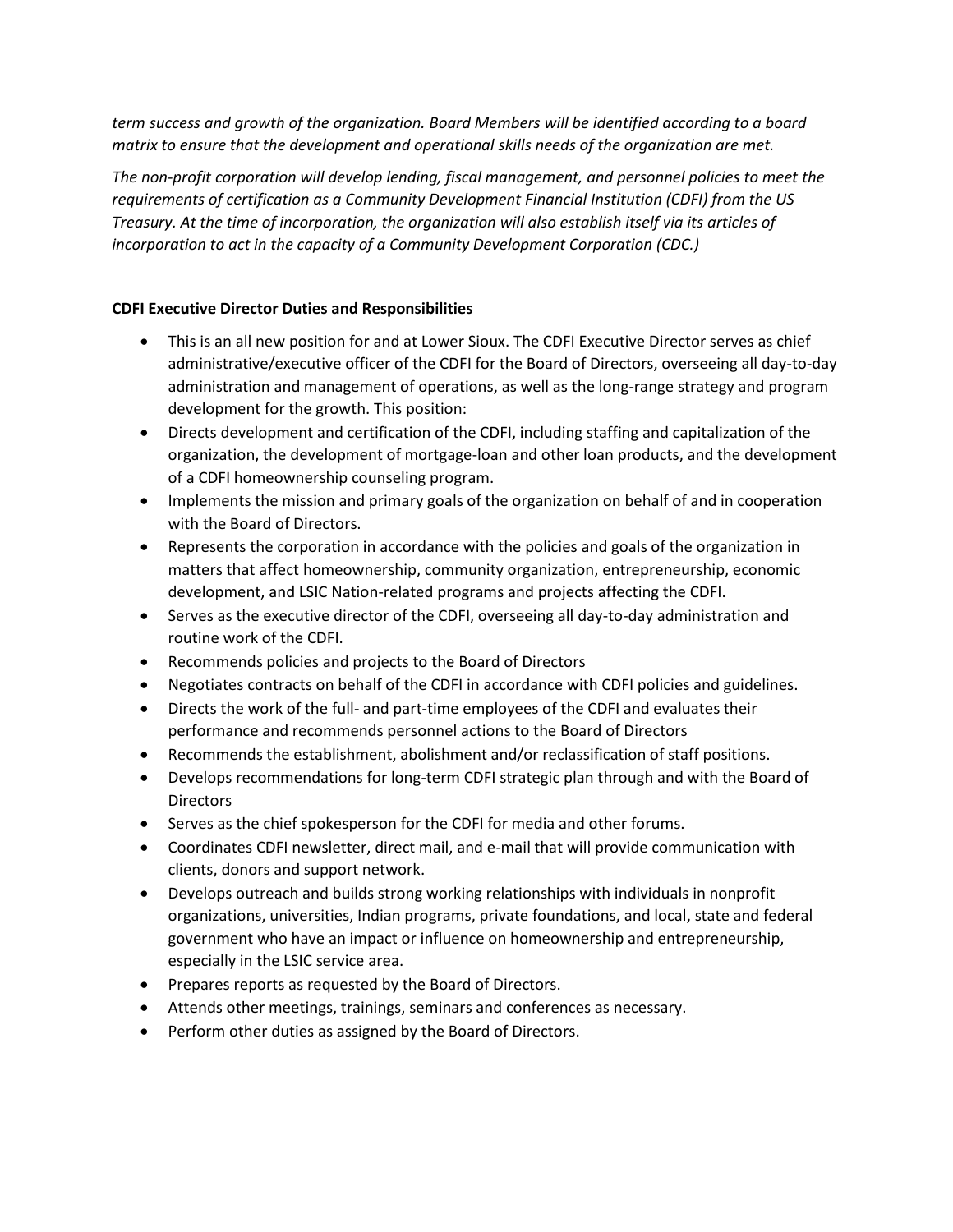### **Supervisory Relationships**

Direct supervisor of all employees in the CDFI Division.

## **Qualification:**

• Master's degree in Business Administration, Management, or Public Policy preferred, or an equal amount of time of demonstrated leadership and administrative capability in the for-profit or non-profit arena, preferably dealing with homeownership/economic/community development in rural and tribally controlled areas.

• Bachelors required. Minimum of two years in former management capacity at a mortgage lender (bank or non-bank).

• Experience in analyzing and recommending mortgage-loan decisions.

- Expertise in a variety of credit and/or equity-capital types.
- Has designed or provided basic financial or home-loan education to potential homeowners.

• Preferred is a record of success at start-up and development of a CDFI or related organization, for a Native American government or agency.

- Three-five years' project management and/or leadership experience.
- Ability to Administer private, nonprofit service organizations, including an understanding of the legal responsibilities and constraints of such organizations.
- Ability to obtain and manage external grants, contracts, and donations.
- Ability in the area of communication skills including strong writing, speaking, and listening skills.
- Ability to lead meetings and delegate responsibilities.
- Ability to manage office staff.

• Ability to establish and maintain effective working relationships with tribal, federal, state, regional and local agencies/organizations, community leaders, and the general public.

• Ability to work with people from varied cultural, economic, and educational backgrounds through the various curriculum and services provided by the organization, specifically Native American communities, and tribal members.

- Knowledge of the principles and practices of effective public relations and marketing.
- Skill in the use of computers and commonly used office software.
- Skill in developing short- and long-range plans.
- Skill in team-building and cross-cultural communication and interaction.

• Maintain a valid Minnesota driver's license, reliable transportation, and adequate auto insurance as required by State law.

• Successful candidates will be required to pass a criminal background investigation and prior to beginning employment.